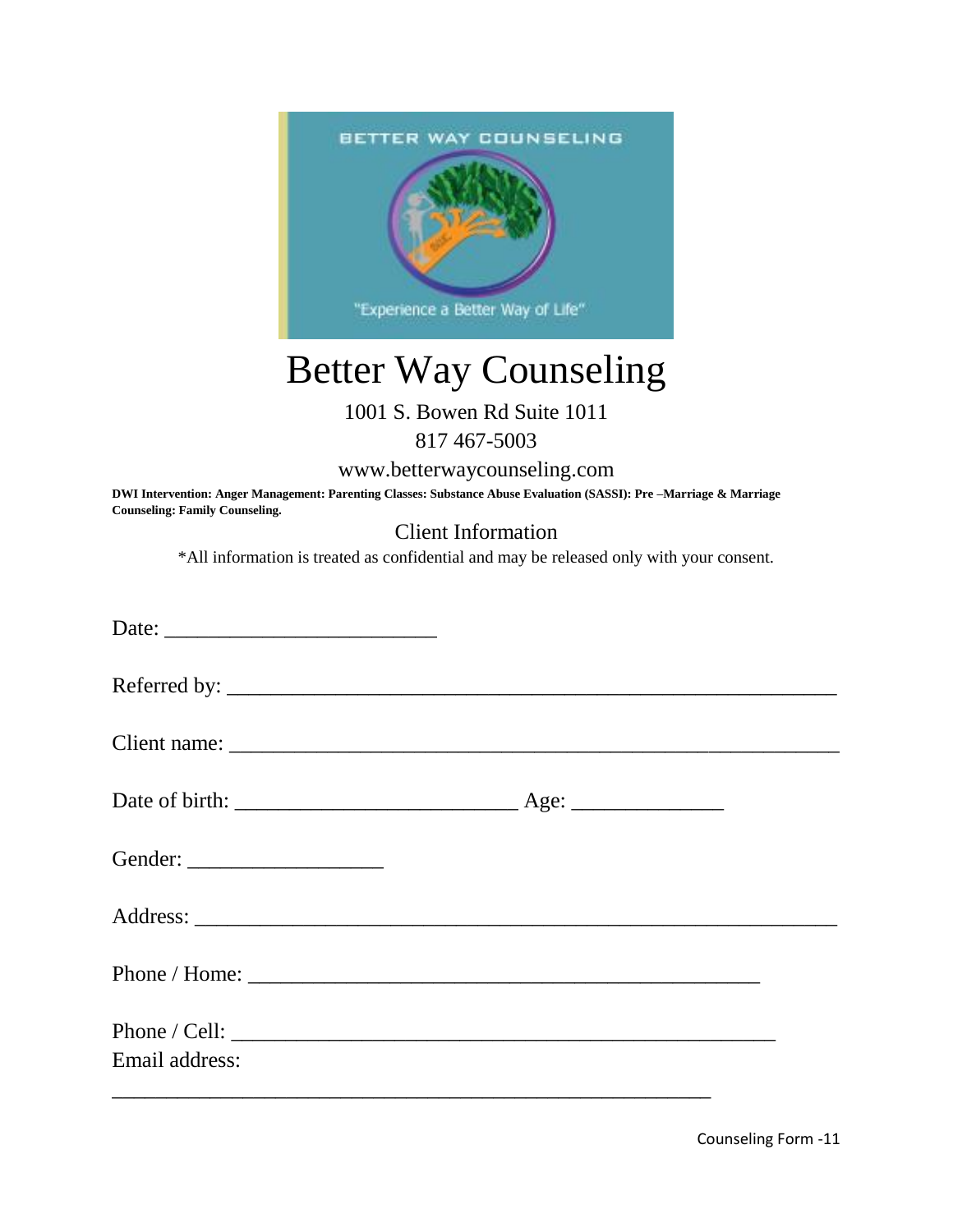| Emergency contact: |                                                        |     |
|--------------------|--------------------------------------------------------|-----|
|                    |                                                        |     |
|                    |                                                        |     |
|                    | List below all other members living in your household: |     |
| Name               | Relationship                                           | Age |
|                    |                                                        |     |
|                    |                                                        |     |
|                    |                                                        |     |
|                    |                                                        |     |

What is happening in your life that resulted in this appointment?

What would you like to see accomplished in therapy?

Chief complaint (please check all that apply):

\_\_ Depression

\_\_ Low energy

\_\_ Low self-esteem \_\_Poor concentration

Counseling Form -12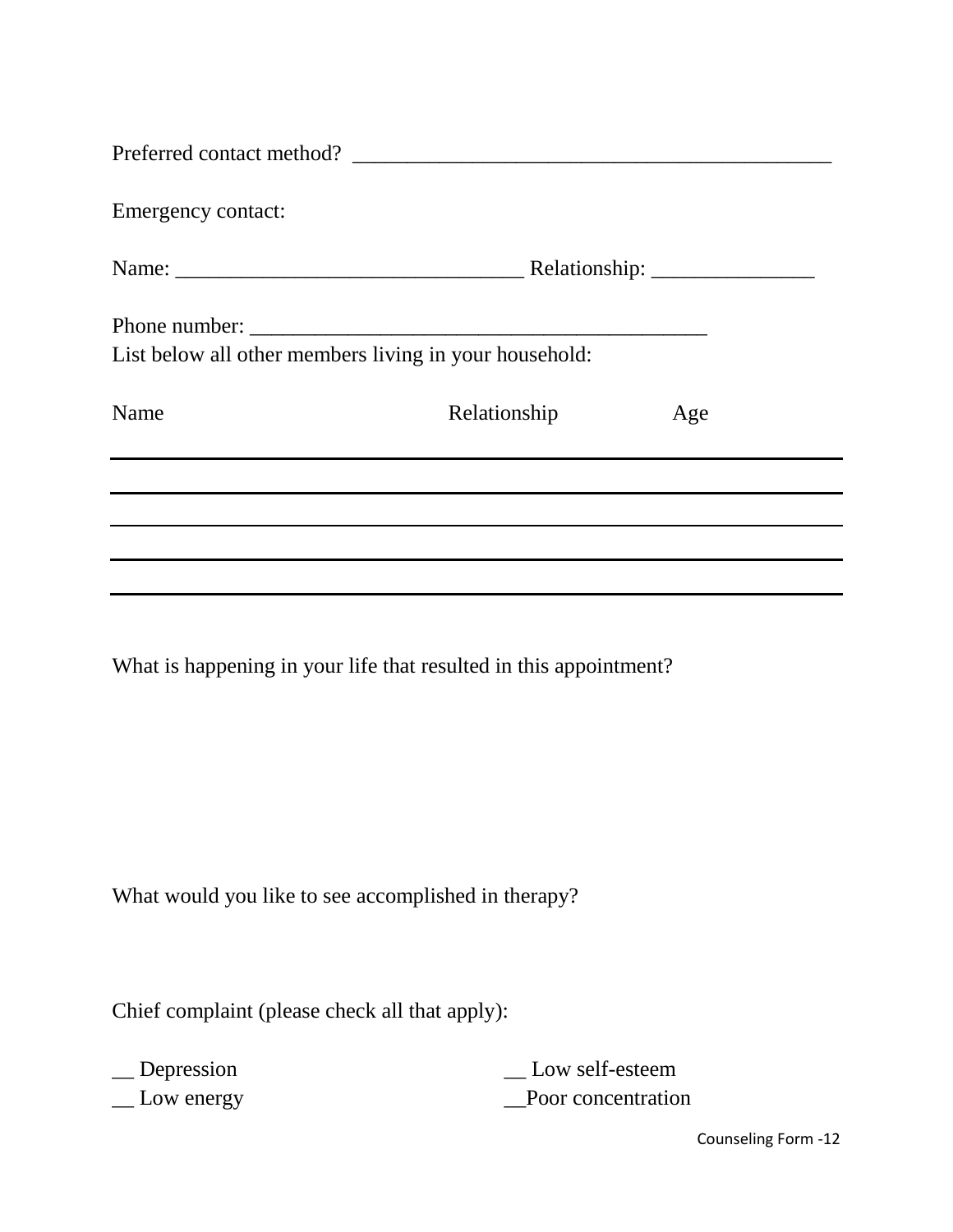| Hopelessness                                                              | Lose track of time                 |  |  |
|---------------------------------------------------------------------------|------------------------------------|--|--|
| Guilt                                                                     | Unpleasant thoughts                |  |  |
| Sleep disturbance (more/less)                                             | <b>Easily agitated</b>             |  |  |
| Appetite disturbance (more/less)                                          | Defies rules                       |  |  |
| Thoughts of hurting self                                                  | <b>Blames</b> others               |  |  |
| Thoughts of hurting someone                                               | Argues                             |  |  |
| Isolation/social withdrawal                                               | Excessive use of drugs/alcohol     |  |  |
| Sadness/loss                                                              | Excessive use of prescription meds |  |  |
| <b>Stress</b>                                                             | <b>Blackouts</b>                   |  |  |
| Anxiety/panic                                                             | Physical abuse issues              |  |  |
| Heart pounding                                                            | Sexual abuse issues                |  |  |
| _Chest pain                                                               | Spousal abuse issues               |  |  |
| Trembling/shaking                                                         | Feeling of "unreality"             |  |  |
| Sweating                                                                  | Obsessions/compulsive behaviors    |  |  |
| Chills/hot flashes                                                        | _Thoughts racing                   |  |  |
| Tingling/numbness                                                         | Can't hold onto an idea            |  |  |
| Fear of dying                                                             | Excessive behaviors (spending,     |  |  |
| Fear of going crazy                                                       | eating, etc.)                      |  |  |
| Nausea                                                                    | Delusions                          |  |  |
| Feeling that you are not real                                             | Not thinking clearly/confusion     |  |  |
| Anger/frustration                                                         | Phobias                            |  |  |
| Previous outpatient therapy? Yes _______                                  | No results.                        |  |  |
|                                                                           |                                    |  |  |
| Previous medications?                                                     |                                    |  |  |
|                                                                           |                                    |  |  |
|                                                                           |                                    |  |  |
| Previous hospitalizations for psychiatric issues? Yes ________ No _______ |                                    |  |  |